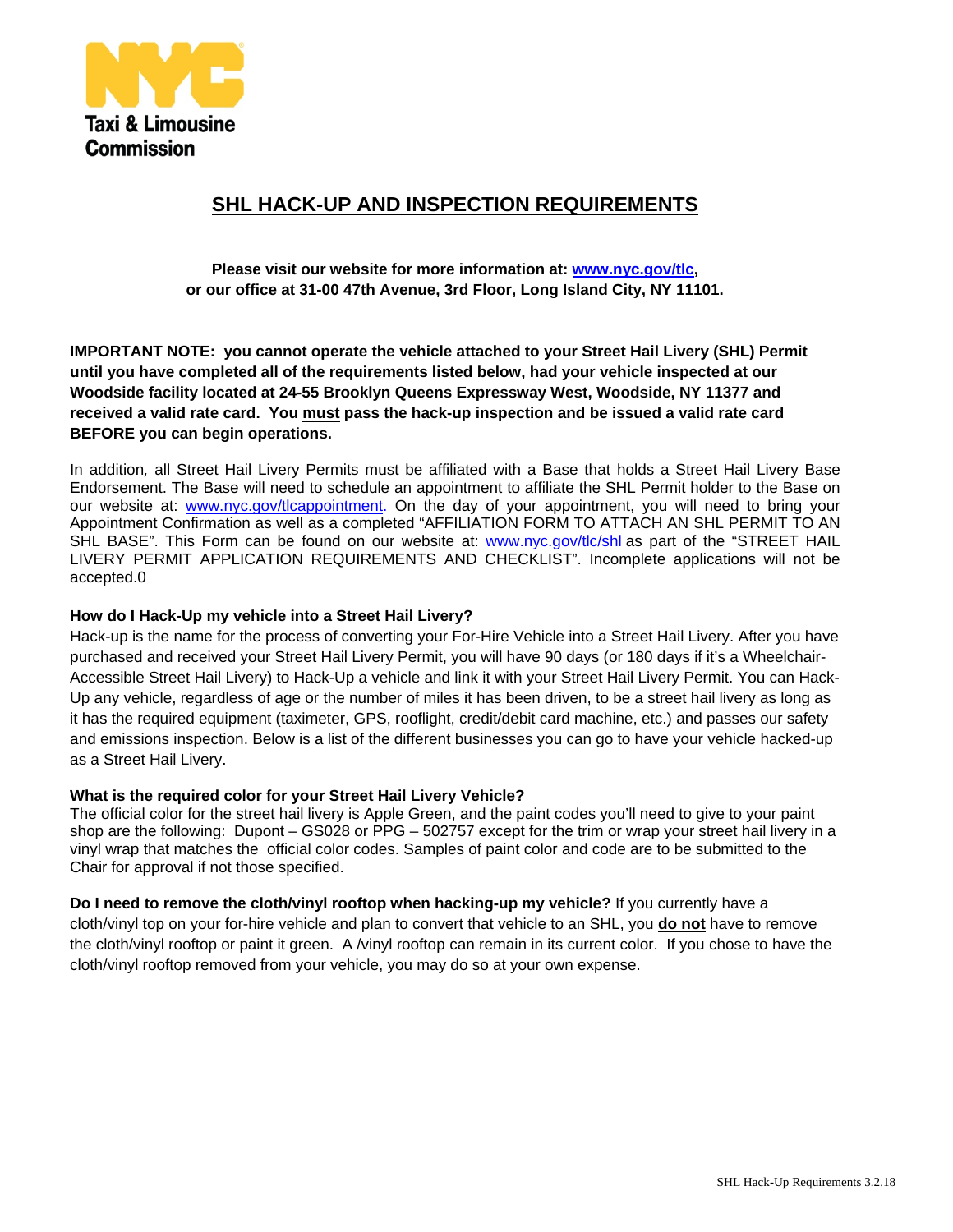## **Where can I buy the required LPEP system?**

Technology Service Providers (TSPs) are companies that can sell you an LPEP system. LPEP is the name we give to the technology package you'll have to install in your street hail livery. This technology package consists of a credit card machine, a GPS unit, a driver screen, and a passenger screen (the passenger screen is optional). This system will be linked with your taximeter and roof light. The following vendors are approved to install LPEP systems:

| Name of LPEP Provider           | <b>Street Address</b>         | Citv             | <b>Zip Code</b> | <b>Phone Number</b> |
|---------------------------------|-------------------------------|------------------|-----------------|---------------------|
| Creative Mobil Technologies LLC | 11-51 47 <sup>th</sup> Ave.   | Long Island City | 11101           | 718-937-4444        |
| VeriFone Inc.                   | 37-03 21 <sup>st</sup> Street | Long Island City | 11101           | 718-752-1656        |

### **Where can I buy a taximeter and rooflight?**

The list below contains the phone number and address for taximeter shops that are licensed by the TLC and are available to install a taximeter and roof light for your street hail livery. Feel free to call each and shop around for the best price.

| License #    | <b>Name of Meter Shop</b>                  | <b>Street Address</b>         | City             | <b>Zip Code</b> | <b>Telephone</b> |
|--------------|--------------------------------------------|-------------------------------|------------------|-----------------|------------------|
| <b>MF023</b> | <b>STYLE MANAGEMENT CORP</b>               | 518 WEST 44 STREET            | Manhattan        | 10036           | (212) 279-3166   |
| <b>MM002</b> | CENTRODYNE CORP OF AMERICA                 | 34 PARK STREET UNIT 6         | Essex Junction   | 05452           | (802) 857-5479   |
| MM003        | <b>VERIFONE TRANSPORTATION SYSTEMS INC</b> | 37-03 21 STREET               | Long Island City | 11101           | (718) 752-1656   |
| <b>MM004</b> | PULSAR TECHNOLOGY SYSTEMS INC              | 42 ROAD<br>27-20              | Long Island City | 11101           | (718) 361-9292   |
| <b>MP001</b> | AMERICAN TAXIMETERS & COMMUNICATIONS INC   | 44 DRIVE<br>$21 - 46$         | Long Island City | 11101           | (718) 937-4600   |
| <b>MP004</b> | OLDEE TAXI INSTRUMENTS CORP.               | 24-50 47 <sup>th</sup> Street | Astoria          | 11103           | (718) 482-6533   |
| <b>MP009</b> | DOWNTOWN TAXIMETER SHOP, INC.              | 609 WEST 47 STREET            | Manhattan        | 10036           | (212) 757-3198   |
| <b>MP016</b> | METROMETER SHOP INC.                       | 37-03 21 STREET               | Long Island City | 11101           | (718) 786-8585   |
| <b>MP028</b> | MILLENIUM TAXIMETER CORP                   | 48-02 VAN DAM STREET          | Long Island City | 11101           | (718) 255-5730   |
| MP029        | 521 WEST 21ST ST. MANAGEMENT CORP.         | 415 WEST 127 STREET           | Manhattan        | 10027           | (212) 665-4900   |
| <b>MP030</b> | ABC TAXIMETER                              | 10-02 46 AVENUE               | Long Island City | 11101           | (718) 361-9265   |
| MP033        | A1 METER & SECURITY, INC.                  | 393 MCGUINNESS BOULEVARD      | <b>Brooklyn</b>  | 11222           | (718) 389-2753   |
| MP034        | TRIZZ TAXIMETER REPAIR CORP.               | 520 WEST 44 STREET            | Manhattan        | 10036           | (646) 336-7625   |
| <b>MP037</b> | WAILING, MANAGEMENT, INC.                  | 3108 NORTHERN BOULEVARD       | Long Island City | 11101           | (718) 472-1800   |
| <b>MP038</b> | OLYMPIC METERSHOP LLC                      | 22-10 JACKSON AVENUE          | Long Island City | 11101           | (718) 361-3005   |
| <b>MP041</b> | <b>DYNAMIC REPAIRS INC</b>                 | 25-11 41 AVENUE               | Long Island City | 11101           | (718) 392-1866   |
| MP042        | S & S MAINTANCE CORP.                      | 514 WEST 44 STREET            | Manhattan        | 10036           | (212) 279-3166   |
| <b>MP043</b> | FLATCODE COMMUNICATIONS INC.               | 1954 JEROME AVENUE            | <b>Bronx</b>     | 10453           | (718) 733-1220   |
| <b>MP044</b> | <b>HYBRID AUTO TECH INC</b>                | 519 WEST<br>47 STREET         | Manhattan        | 10036           | (212) 582-8877   |
| <b>MP045</b> | <b>HYBRID AUTO TECH INC</b>                | 12-04 44 AVENUE               | Long Island City | 11101           | (718) 482-1414   |

**Where can I buy the required logos for the exterior of the vehicle and the Boro Taxi Bill of Rights? (The Bill of Rights is only needed if you do not have a screen installed in the back for the passenger)**  The list below contains the phone number and address (if they are located in New York State) for print shops that are authorized by us to sell the required street hail livery logos. If you do not have a passenger screen in the back of your vehicle (as part of the technology package), you will need to buy a Boro Taxi Bill of Rights. Feel free to call each and shop around for the best price.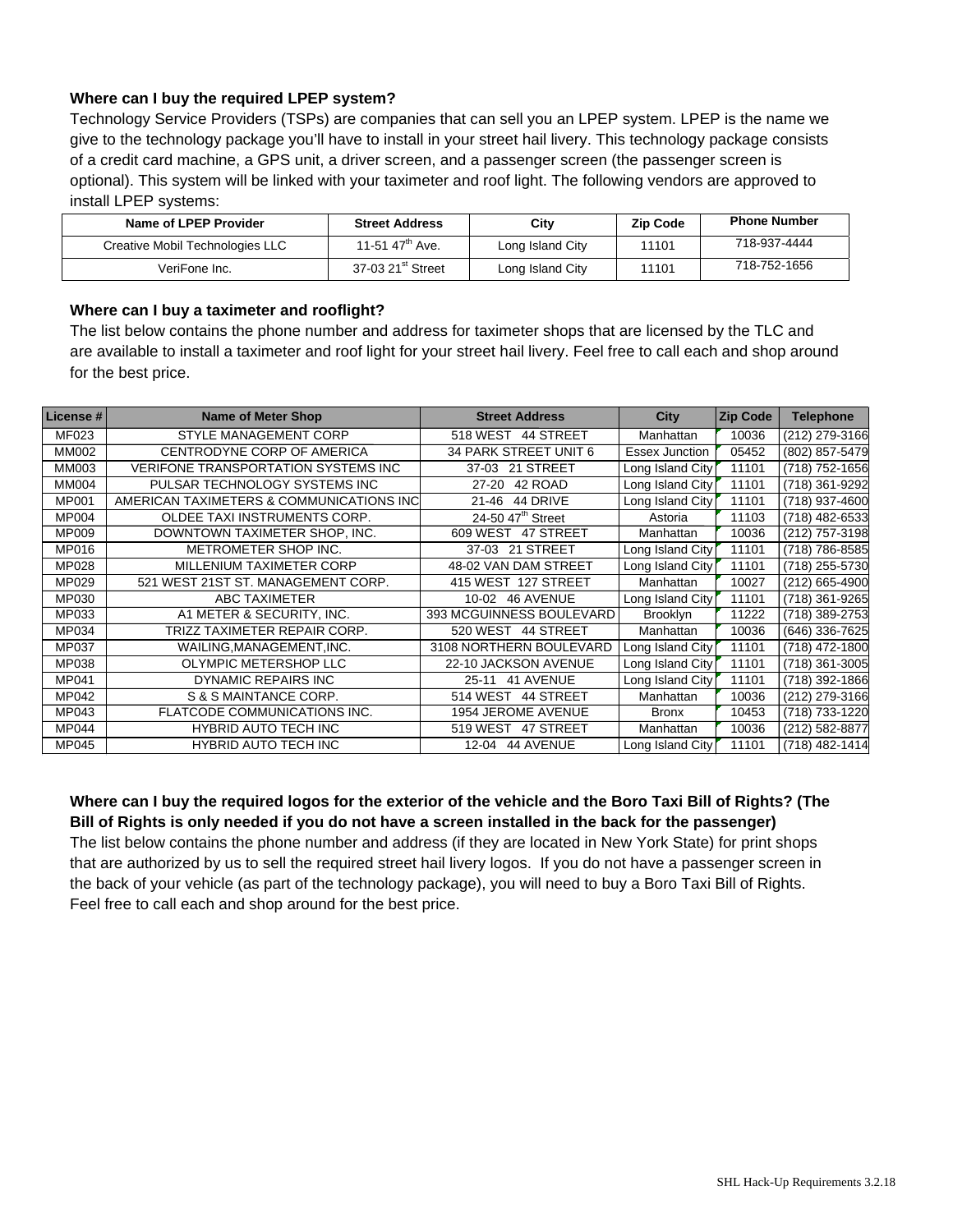| <b>Name of Print Shop</b>           | <b>Building</b> | <b>Street</b>          | <b>City</b>      | <b>Zip Code</b> | <b>Phone Number</b> |
|-------------------------------------|-----------------|------------------------|------------------|-----------------|---------------------|
| Taxicab Partitions, Inc.            | $14 - 15$       | Inwood Avenue          | <b>Bronx</b>     | 10452           | 718-538-7272        |
| American Taximeter & Communications | $21 - 46$       | 44th Drive             | Long Island City | 11101           | 718-937-4600        |
| Downtown Taximeter Shop Inc.        | 609             | West 47th Street       | Manhattan        | 10036           | 212-757-3198        |
| Oldee Taxi Instruments, Corp.       | 24-50           | 47 <sup>m</sup> Street | Astoria          | 11103           | 718-482-6553        |
| Decal Techniques                    | 25              | <b>Mahaw Street</b>    | Babylon          | 11704           | 800-735-3322        |
| DMP Company, Inc.                   | 447             | 10th Avenue            | Manhattan        | 10001           | 212-564-4275        |
| ABC Meter Shop, Inc.                | $10 - 02$       | 46th Avenue            | Long Island City | 11101           | 718-361-8515        |
| Metershop, Inc.                     | $37-03$         | 21st Street            | Long Island City | 11101           | 917-359-1868        |
| 521 West 21st Management Corp.      | 415             | West 127th Street      | Manhattan        | 10027           | 212-665-4900        |
| Plastic-Craft Products Corp.        | 744             | West Nyack Road        | West Nyack       | 10994           | 845-358-3010        |
| Star Paper, LLC                     | 174             | 5th Avenue             | Manhattan        | 10010           | 212-462-4800        |
| Trizz Taximeter Repair Corp.        | 520             | West 44th Street       | Manhattan        | 10036           | 646-336-7625        |
| Custom Shields, Inc.                |                 | P.O. Box 456           | Southeastern     | 19399           | 484-367-7201        |
| New Star Taxi Meter                 | $12 - 04$       | 44th Avenue            | Long Island City | 11101           | 917-681-2044        |
| Pioneer Graphics, Inc.              | 37              | Sarah Drive            | Farmingdale      | 11735           | 718-898-1111        |
| <b>Dynamic Repairs</b>              | 25-11           | 41st Avenue            | Long Island City | 11101           | 718-392-7866        |
| Olympic Metershop, LLC              | $22 - 10$       | Jackson Avenue         | Long Island City | 11101           | 718-361-3005        |

The pictures below, and on the next page, show where you, or your print shop, must place the logos based on the type of vehicle you own. Please make sure that the logos on your street hail livery match the pictures below.

\*Please note: the markings for your street hail livery base's contact information (their name and phone number) are optional. However, your street hail livery base may require you to display these markings in order to affiliate with them.

## **Sedan**



**Town Car** 

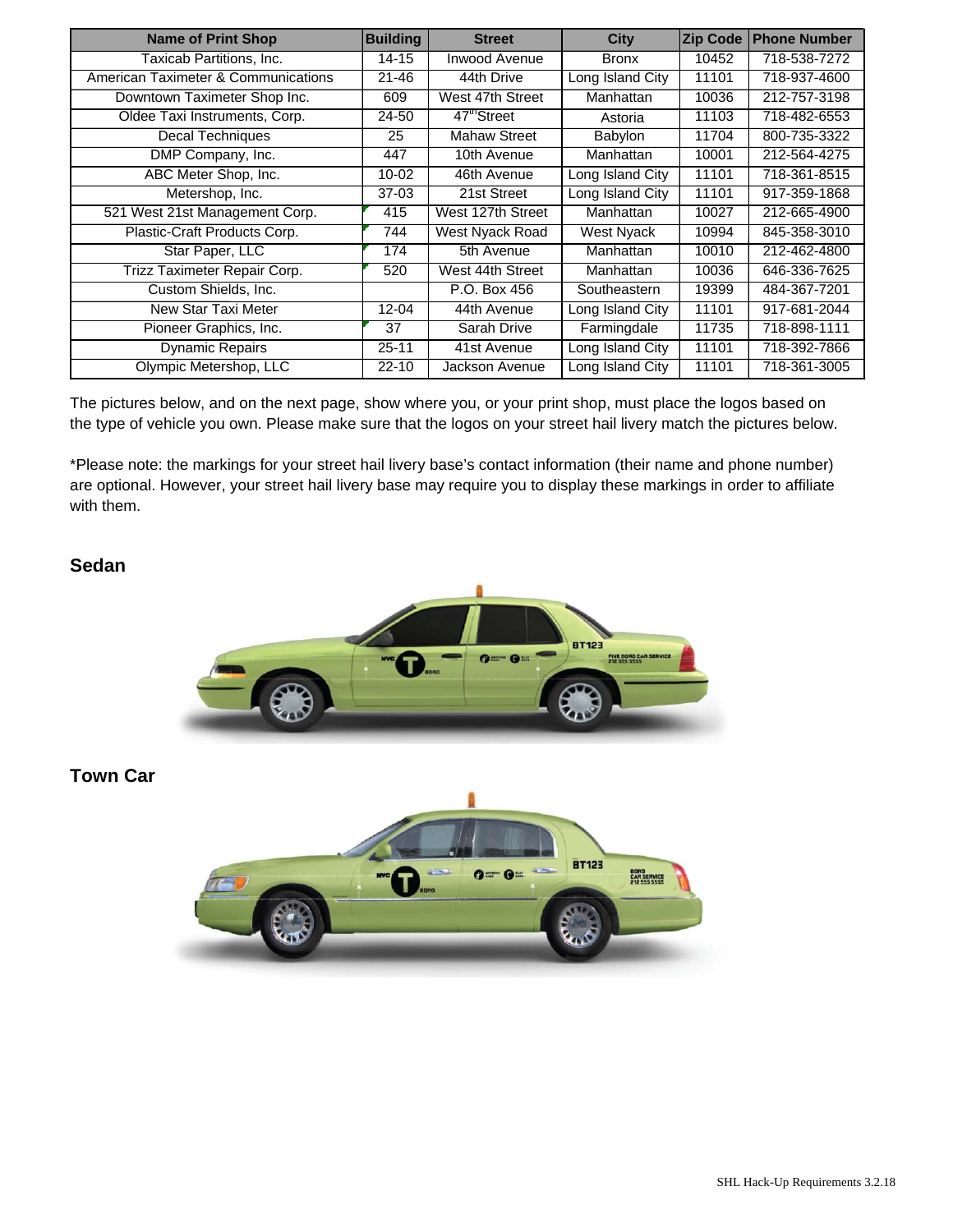## **Minivan**



**SUV** 

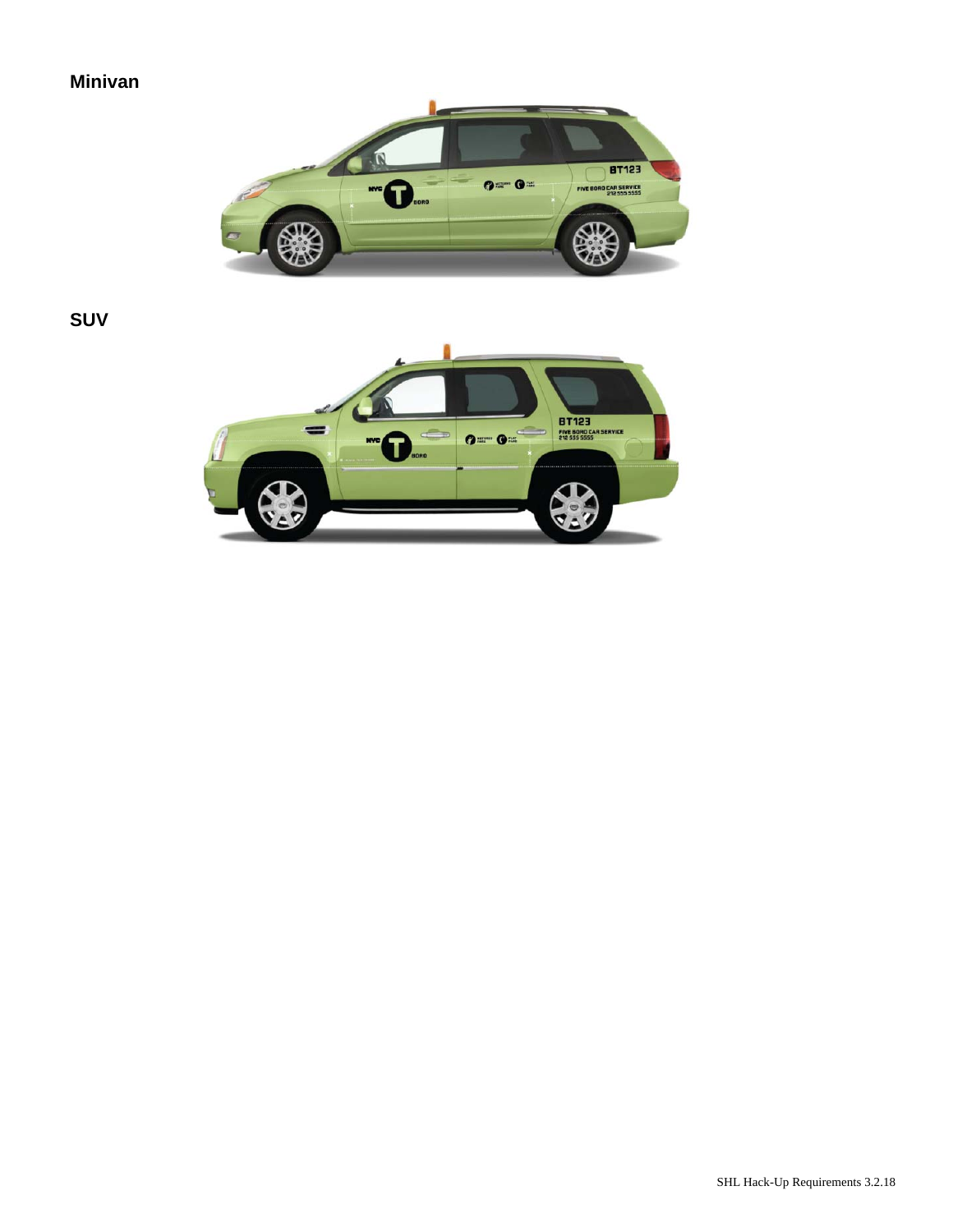# **Street Hail Livery Exterior Markings (Specifics):**

| Inscription                                                                                                                                                                                      | <b>Location on Vehicle</b>                                                                                                                                                                                                                                                                                                                                                                                                                                                                                     | <b>Size</b>                                                                                                                                                                          | <b>Required/Optional</b>                                                                                 |
|--------------------------------------------------------------------------------------------------------------------------------------------------------------------------------------------------|----------------------------------------------------------------------------------------------------------------------------------------------------------------------------------------------------------------------------------------------------------------------------------------------------------------------------------------------------------------------------------------------------------------------------------------------------------------------------------------------------------------|--------------------------------------------------------------------------------------------------------------------------------------------------------------------------------------|----------------------------------------------------------------------------------------------------------|
| Two Street Hail Livery logo<br>decals consist of the large<br>T-dot, NYC, and BORO<br>exactly as positioned in the<br>provided file.<br>Non-detachable only.                                     | Both front doors - centered left to<br>right – and located in the upper half of<br>the flat surface between the door trim<br>and the door handle - and parallel to<br>the door trim.                                                                                                                                                                                                                                                                                                                           | $21.7 \times 11$ inches                                                                                                                                                              | Required                                                                                                 |
| Two Rate of Fare decals<br>depicting the hail icon with<br>"Metered Fare" and the call-<br>ahead icon with "Flat Fare"<br>exactly as positioned in the<br>provided file. Non-detachable<br>only. | Both rear doors - centered left to right<br>- and aligned horizontally on center<br>with the top horizontal bar of the 'T'<br>in the T dot, and parallel to the door<br>trim.                                                                                                                                                                                                                                                                                                                                  | $19 \times 3.8$ inches                                                                                                                                                               | Required                                                                                                 |
| Two License Number decals.<br>Non-detachable only.                                                                                                                                               | High in the rear quarter panel below<br>the window line, and as close to the<br>rear door as possible.                                                                                                                                                                                                                                                                                                                                                                                                         | 2.5 inches high<br>NYC Taxi Font                                                                                                                                                     | Required                                                                                                 |
| Two Accessible Markings<br>Non-detachable only.                                                                                                                                                  | The smaller marking must be located<br>on the D-pillars of a minivan, on both<br>sides of the accessible vehicle, and<br>visible to passengers entering the<br>accessible vehicle.<br>The large marking must be located on<br>the front hood of the vehicle centered<br>left to right.                                                                                                                                                                                                                         | Small Marking:<br>4 x 4.725 inches<br>Large Marking:<br>$7.8x9$ inches                                                                                                               | Required for<br><b>Accessible Vehicles</b>                                                               |
| Clean Air Marking<br>Non-Detachable only.                                                                                                                                                        | Located on the exterior of the C-<br>pillars of a sedan or an SUV or on the<br>exterior of the D-pillars of a minivan,<br>on both sides of vehicle, and will be<br>visible to passengers entering the<br>clean air vehicle.                                                                                                                                                                                                                                                                                    | 4 x 4 inches                                                                                                                                                                         | Decal required if<br>vehicle qualifies as a<br>Clean Air Vehicle<br>under the NYC<br>Administrative Code |
| <b>Base Station Name and</b><br>Telephone Number decals.<br>Semi-permanent adhesive<br>sticker.                                                                                                  | In letters and numerals approximately<br>1.5 inches high in one location on the<br>rear panel of the vehicle, at least six<br>inches above the bottom of the rear of<br>the vehicle, and on both sides of the<br>vehicle.<br>Or, in letters and numerals<br>approximately 1.5 inches high located<br>on both the rear doors below the Rate<br>of Fare decals and at least six inches<br>above the bottom of the door. Or,<br>located both on the doors and rear<br>panels of the vehicle.<br>See samples above | Recommended:<br>1.5 inches high<br><b>NYC Taxi Font</b><br>If you choose your<br>own font and<br>graphics:<br>Base Station decal no<br>bigger than 18 inches<br>wide x 8 inches high | Optional                                                                                                 |
| Vision Zero Safety decal<br>(Turning Safety Reminder<br>Sticker)                                                                                                                                 | Inside of front windshield, center<br>behind rearview mirror.                                                                                                                                                                                                                                                                                                                                                                                                                                                  | The size of the decal<br>will be determined by<br>the Commission.                                                                                                                    | Required                                                                                                 |